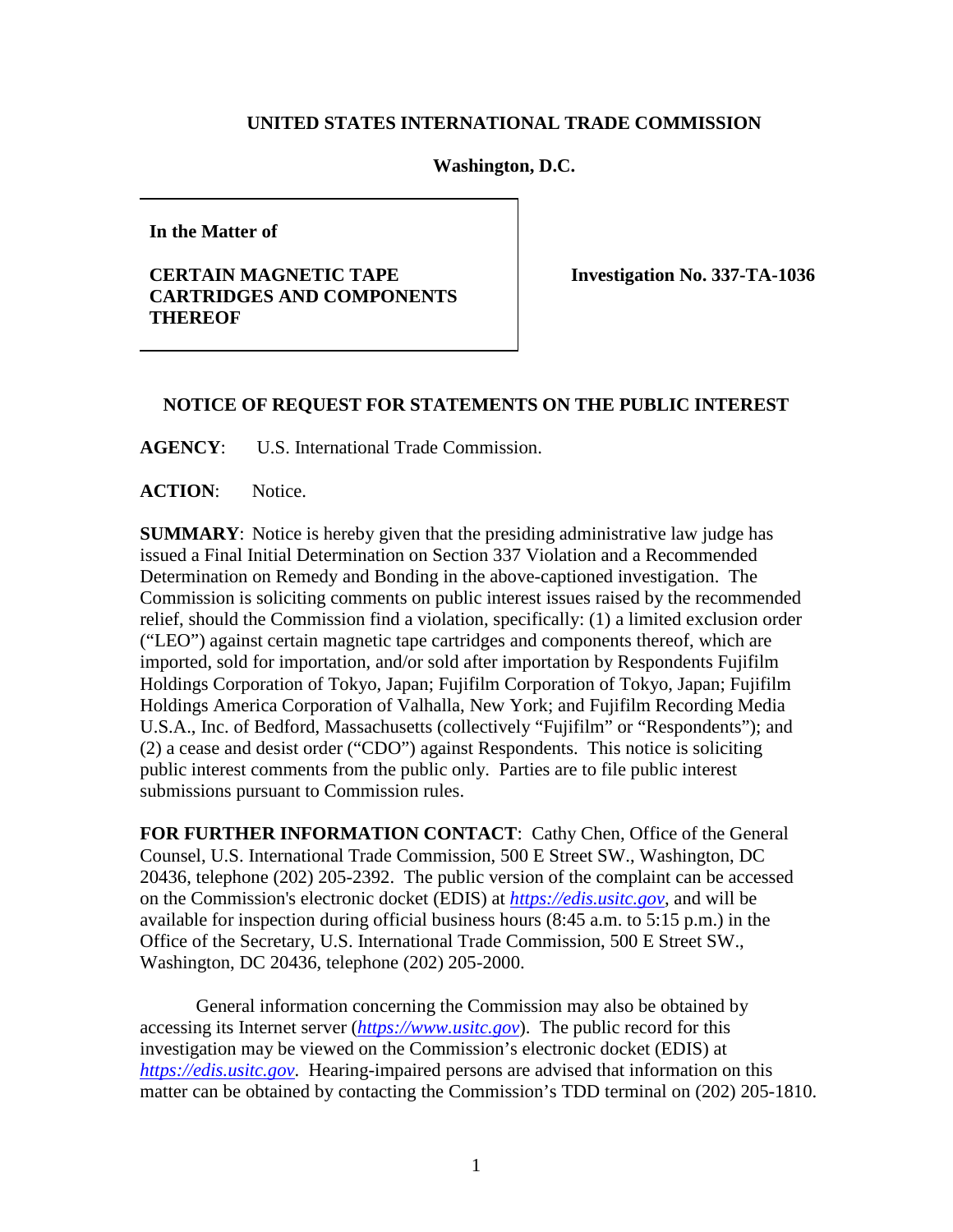**SUPPLEMENTARY INFORMATION**: Section 337 of the Tariff Act of 1930 ("Section 337") provides that if the Commission finds a violation it shall exclude the articles concerned from the United States:

> unless, after considering the effect of such exclusion upon the public health and welfare, competitive conditions in the United States economy, the production of like or directly competitive articles in the United States, and United States consumers, it finds that such articles should not be excluded from entry.

19 U.S.C. 1337(d)(1). A similar provision applies to cease and desist orders. 19 U.S.C.  $1337(f)(1)$ .

The Commission is interested in further development of the record on the public interest in these investigations. Accordingly, parties are to file public interest submissions pursuant to 19 CFR 210.50(a)(4). In addition, members of the public are hereby invited to file submissions of no more than five (5) pages, inclusive of attachments, concerning the public interest in light of the administrative law judge's Recommended Determination on Remedy and Bonding issued in this investigation on January 25, 2018. Comments should address whether issuance of the LEO and CDO in this investigation, should the Commission find a violation, would affect the public health and welfare in the United States, competitive conditions in the United States economy, the production of like or directly competitive articles in the United States, or United States consumers.

In particular, the Commission is interested in comments that:

- (i) explain how the articles potentially subject to the recommended orders are used in the United States;
- (ii) identify any public health, safety, or welfare concerns in the United States relating to the recommended orders;
- (iii) identify like or directly competitive articles that complainants, their licensees, or third parties make in the United States which could replace the subject articles if they were to be excluded;
- (iv) indicate whether complainants, complainants' licensees, and/or third party suppliers have the capacity to replace the volume of articles potentially subject to the recommended exclusion order and/or a cease and desist order within a commercially reasonable time; and
- (v) explain how the LEO and CDO would impact consumers in the United States.